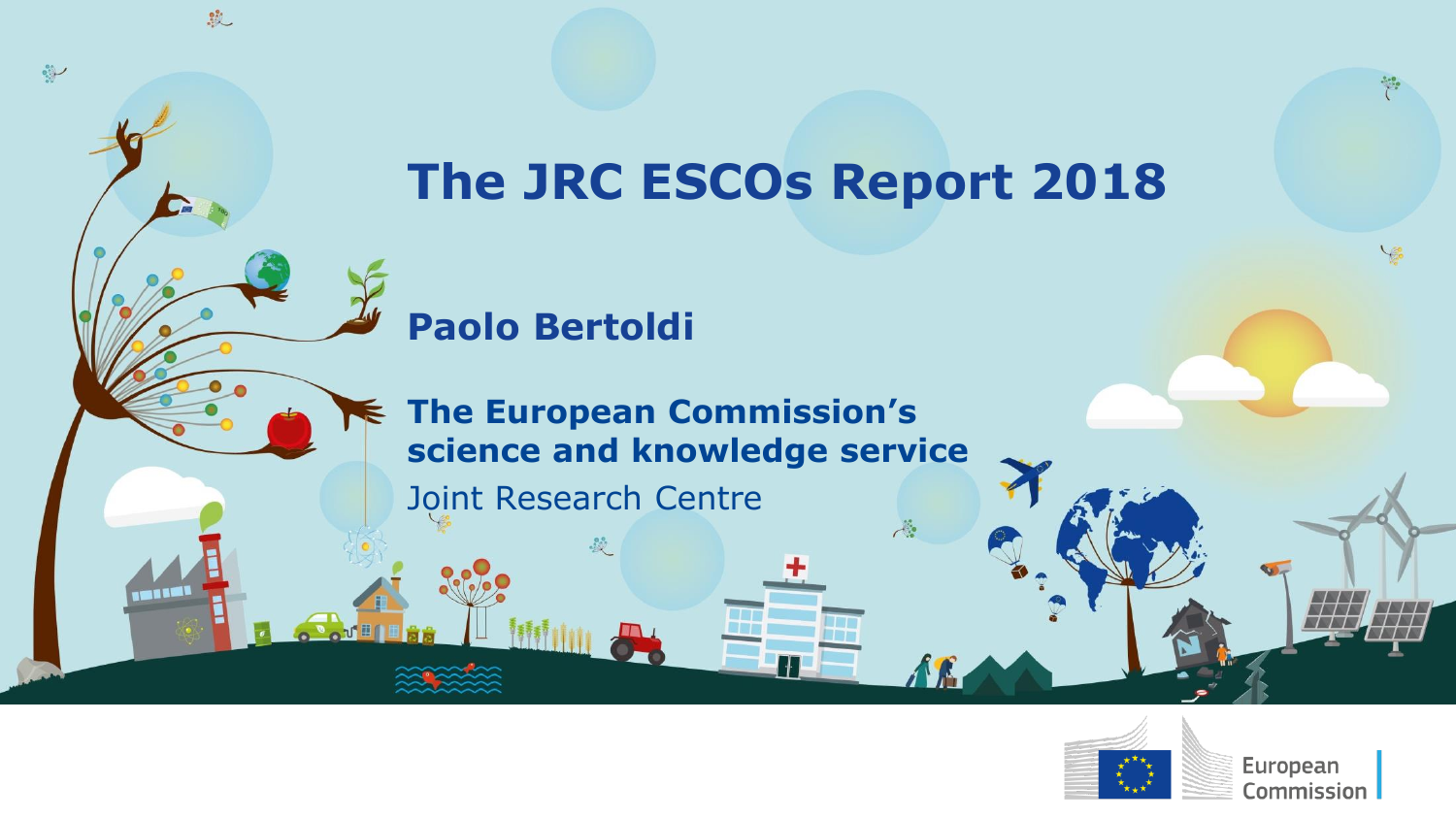### **JRC ESCOs reports**

### The JRC produced reports in 2005, 2007, 2010, 2013, 2016, 2017 (EPC in public buildings), and 2018 (draft)

- European Commission, DG Joint Research Centre (EC DG JRC). 2005. European Energy Service [Companies Status Report 2005. Authors: Bertoldi, P. and Rezessy, S. Ispra, Italy: EC DG JRC. Download](http://bookshop.europa.eu/en/energy-services-companies-in-europe-pbLBNA21646/downloads/LB-NA-21646-EN-C/LBNA21646ENC_002.pdf?FileName=LBNA21646ENC_002.pdf&SKU=LBNA21646ENC_PDF&CatalogueNumber=LB-NA-21646-EN-C)  here
- European Commission, DG Joint Research Centre (EC DG JRC). 2007. Latest Development of Energy Service Service Companies across Europe. A European ESCO Update. Authors: Bertoldi, P., Boza-Kiss B. and Rezessy, S. Ispra, Italy: EC DG JRC. [Download here](http://bookshop.europa.eu/en/latest-development-of-energy-service-companies-across-europe-pbLBNA22927/)
- European Commission, DG Joint Research Centre (EC DG JRC). 2010. Energy Service Companies Market in Europe. Status Report 2010. Authors: Marino A., Bertoldi, P. and Rezessy, S. Ispra, Italy: EC DG JRC. [Download here](http://bookshop.europa.eu/en/energy-service-companies-market-in-europe-pbLBNA24516/)
- European Commission, DG Joint Research Centre (EC DG JRC). 2014. The European ESCO Market Report 2013, Authors: BERTOLDI Paolo, KISS Benigna, PANEV Strahil, LABANCA Nicola
- <sub>2</sub> Performance Contracting, Authors: BOZA-KISS Benigna, BERTOLDI Paolo, ECONOMIDOU Marክክ • European Commission, DG Joint Research Centre (EC DG JRC). 2017. Energy Service Companies in the EU: Status review and recommendations for further market development with a focus on Energy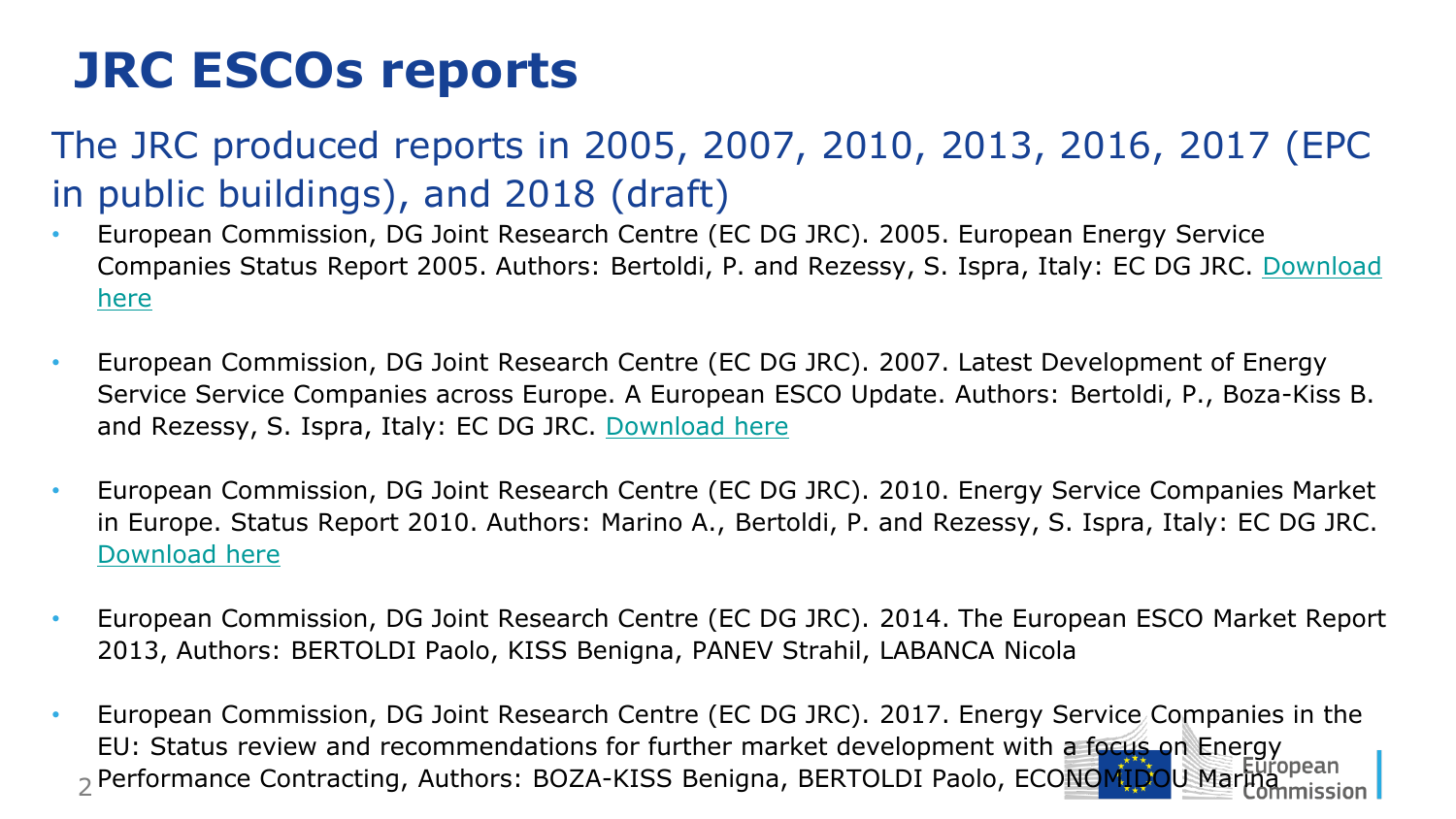## **JRC ESCOs reports**

- The JRC reports are based on survey (questionnaire): ESCOs, experts (e.g H2020 projects, National Energy Agencies), other
- Complemented by: national reports, when available, H2020 projects (e.g. Qualitee – good but not covering all MSs), published papers.
- In 2018 much more difficult to collect info: too many surveys.
- Major problem: lack of clear definitions (EU legilation): Energy Service, ESCO (here the main confusion), EPC

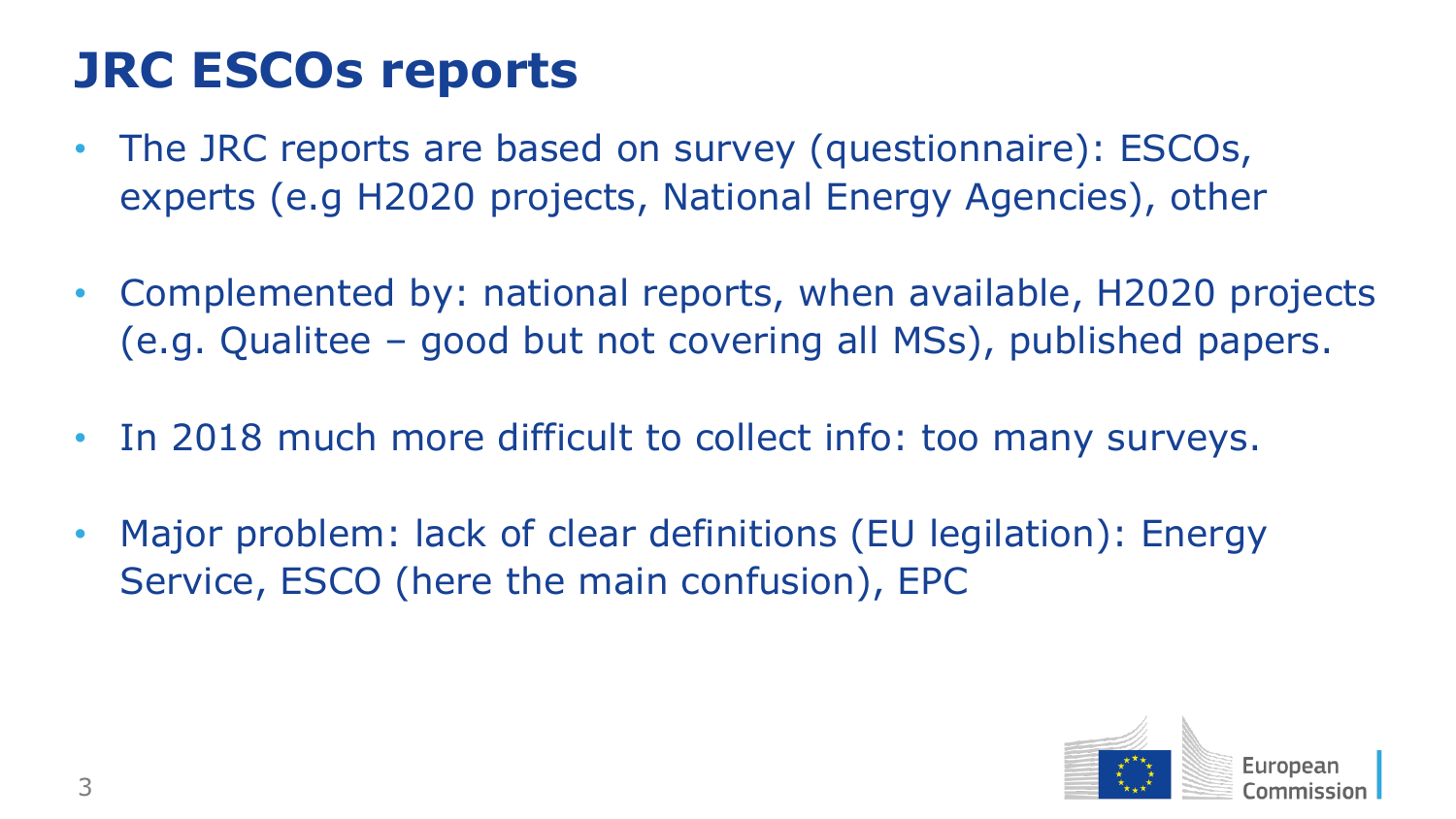# **Overall market development**

| <b>AT</b> | <b>Stable</b>             | <b>IT</b> | Increasing fast    |
|-----------|---------------------------|-----------|--------------------|
| <b>BE</b> | Increasing fast           | <b>LV</b> | Increasing slowly  |
| <b>BG</b> | <b>Stable</b>             | <b>LT</b> | Increasing slowly  |
| <b>CR</b> | Increasing fast           | LU        | No market          |
| <b>CY</b> | No market (kick-off now?) | <b>MT</b> | No market          |
| <b>CZ</b> | <b>Stable</b>             | <b>NL</b> | Increasing slowly  |
| <b>DK</b> | Increasing fast           | <b>PL</b> | Increasing slowly  |
| EE.       | <b>Stable</b>             | <b>PT</b> | Increasing slowly  |
| FI.       | Increasing slowly         | <b>RO</b> | Increasing slowly  |
| FR.       | Increasing slowly         | <b>SK</b> | Increasing slowly  |
| <b>DE</b> | Increasing slowly         | <b>SI</b> | Increasing rapidly |
| <b>GR</b> | <b>Stable</b>             | <b>ES</b> | Increasing slowly  |
| <b>HU</b> | Increasing slowly         | <b>SE</b> | Decreasing rapidly |
| IE.       | Increasing slowly         | <b>UK</b> | Increasing slowly  |

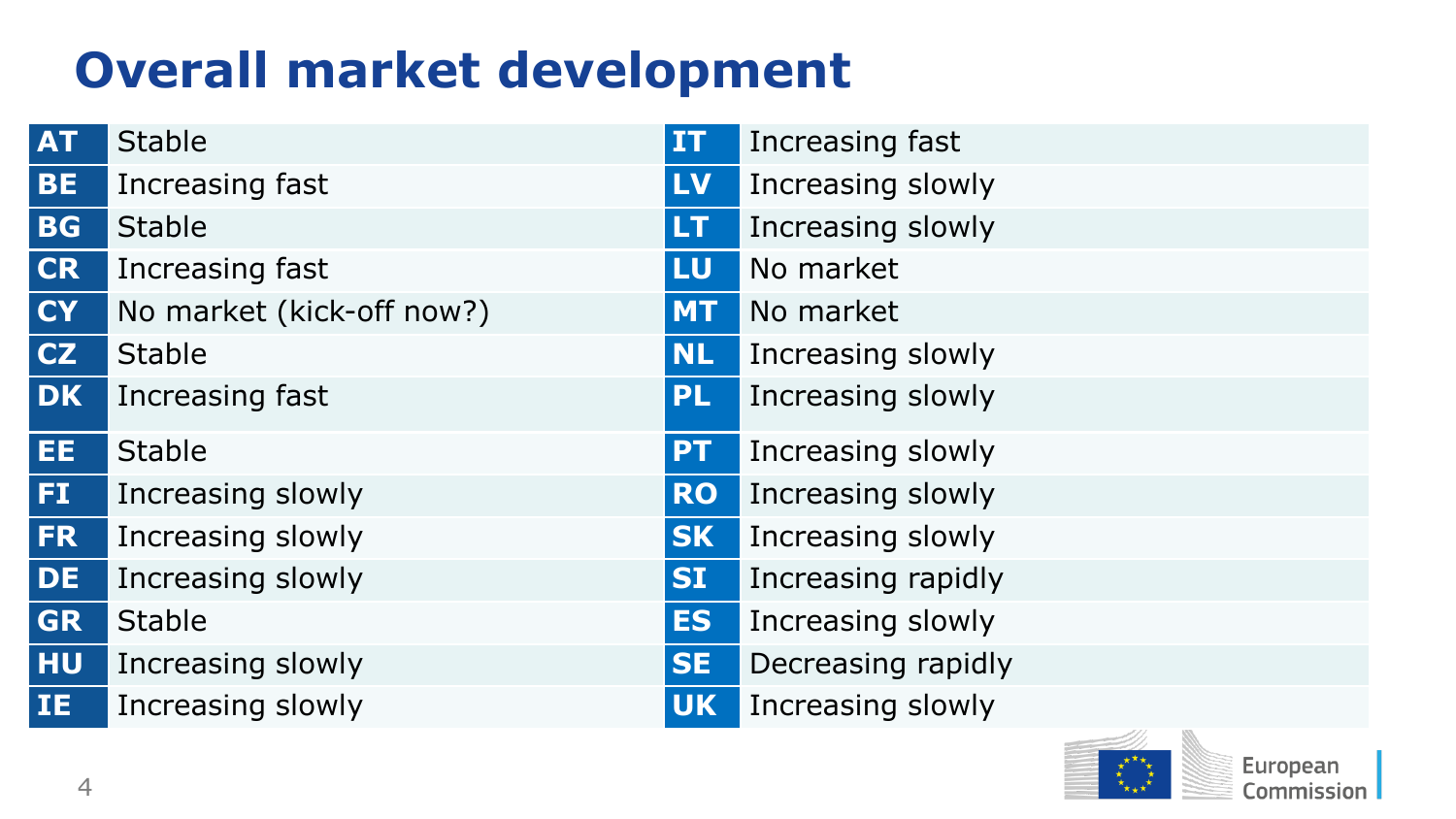## **Size of the ESCO markets in the EU (1)**

|           | first ESCO      | <b>Number of companies</b>      | <b>ESCO market size (EUR)</b> |                                        |  |  |
|-----------|-----------------|---------------------------------|-------------------------------|----------------------------------------|--|--|
| AT        | 1995            | 400<br>(ES); 27 (EES);<br>(ESC) |                               | $36$ <sub>30-40</sub> million          |  |  |
| <b>BE</b> | 1990            | 13                              |                               | 20-30 million                          |  |  |
| <b>BG</b> | 1995            | 12                              |                               | Less than 10 million                   |  |  |
| <b>CR</b> | 2003            | $8 - 15$                        |                               | 20 million (ES); 14 million (ESCO)     |  |  |
| <b>CY</b> | 2016            | 22                              |                               | $\overline{0}$                         |  |  |
| <b>CZ</b> | 1993            | 15                              |                               | 9-15 million                           |  |  |
| <b>DK</b> | ca. 2010        | $\overline{4}$                  |                               | 70 million                             |  |  |
| EE        | 1986            | $\overline{4}$                  |                               | 5 million                              |  |  |
| FI        | 2000            | 15                              |                               | 6.5 million                            |  |  |
| <b>FR</b> | 1800's<br>/1937 | 45                              |                               | 13.5 billion (ES); 40-60 million (EPC) |  |  |
| DE        | 1990-1995       | 560 (ES); 138 (EPC)             |                               | 9 billion (ES); 7.7 billion (EPC)      |  |  |
| <b>GR</b> | ca. 2003        | 86 (3 providing EPC)            |                               | <b>NA</b>                              |  |  |
| HU        | 1990s           | 10 (5 EPC)                      |                               | <b>NA</b>                              |  |  |
| IE        |                 | 25                              |                               | 20 million                             |  |  |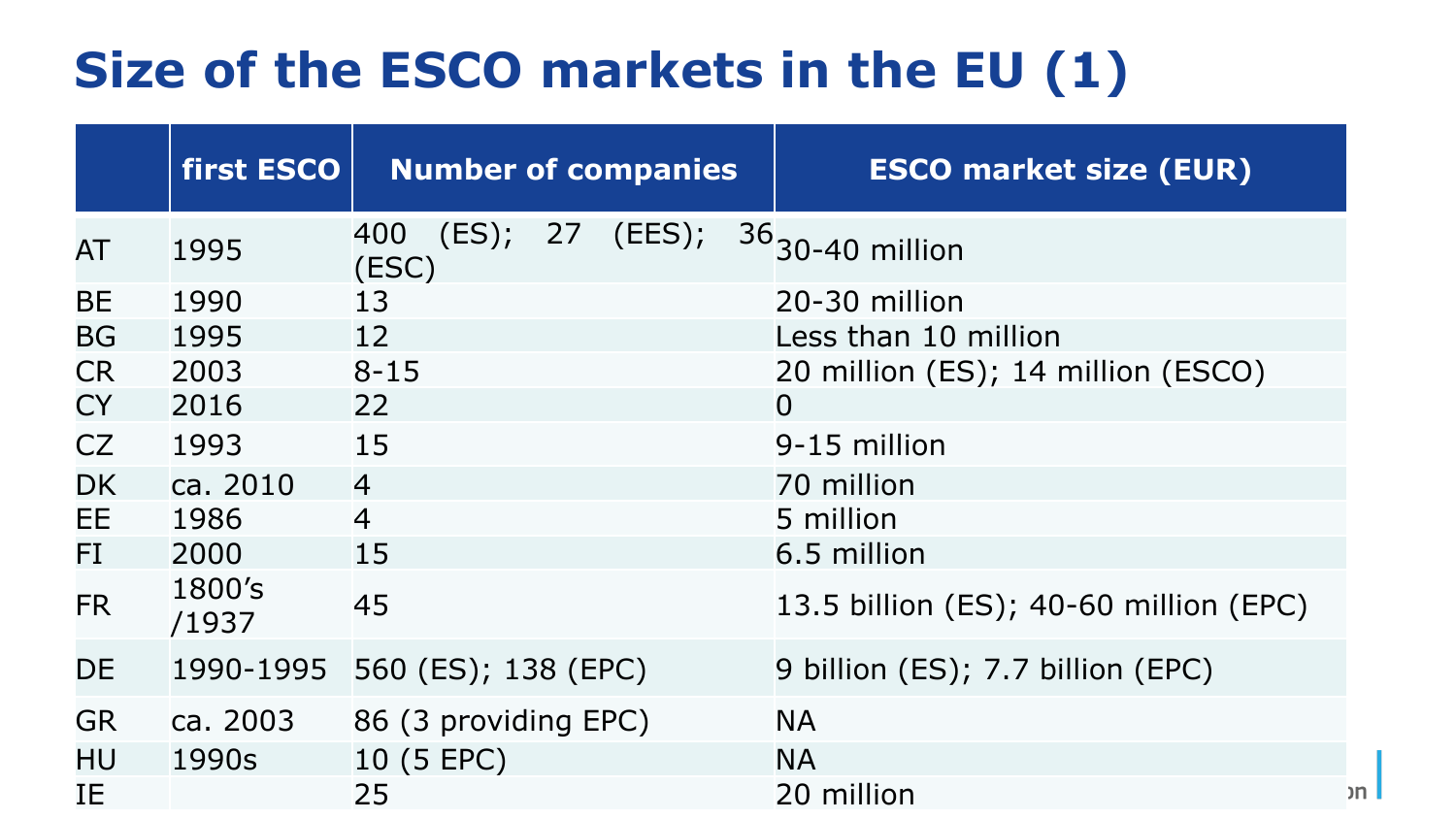# **Size of the ESCO markets in the EU (2)**

|           | first ESCO | <b>Number of companies</b>                  | <b>ESCO market size (EUR)</b>          |  |  |  |
|-----------|------------|---------------------------------------------|----------------------------------------|--|--|--|
| <b>IT</b> |            | early 1980s 1500 (ES); 340 (ESCO)           | 2 billion                              |  |  |  |
| LV        | 2001       | 60 (ES); 3-6 (ESCOs)                        | 2-3 million                            |  |  |  |
| LT        | 1998       | <b>NA</b>                                   | <b>NA</b>                              |  |  |  |
| LU        | 1990s      | <b>NA</b>                                   | <b>NA</b>                              |  |  |  |
| <b>MT</b> | not yet    | <b>NA</b>                                   | <b>NA</b>                              |  |  |  |
| <b>NL</b> | mid 2000   | $(EPC)$ :<br>28<br>57<br>public,<br>private | 27 <sub>90-150</sub> million           |  |  |  |
| PL        | 1995       | 25 (ES), 20 (EPC)                           | na                                     |  |  |  |
| <b>PT</b> | n/a        | $12 - 15$                                   | 50-100 million                         |  |  |  |
| <b>RO</b> | 1996       | $7 - 13$                                    | 47 million                             |  |  |  |
| <b>SK</b> | 1995       | 20-50 (ES), 8 (EPC)                         | <b>NA</b>                              |  |  |  |
| <b>SI</b> | 2001       | 10 (4 EPC providers)                        | 25 million (EPC in public sector only) |  |  |  |
| <b>ES</b> | n/a        | 70                                          | $1 - 1.5$ billion                      |  |  |  |
| <b>SE</b> | 1978       | $\sim$ 20                                   | 3.79 (Public sector) million           |  |  |  |
| <b>UK</b> | 1966       | 136 (EES); 62 (ESCOs);                      | 108.3 million<br><b>LOMMISSION</b>     |  |  |  |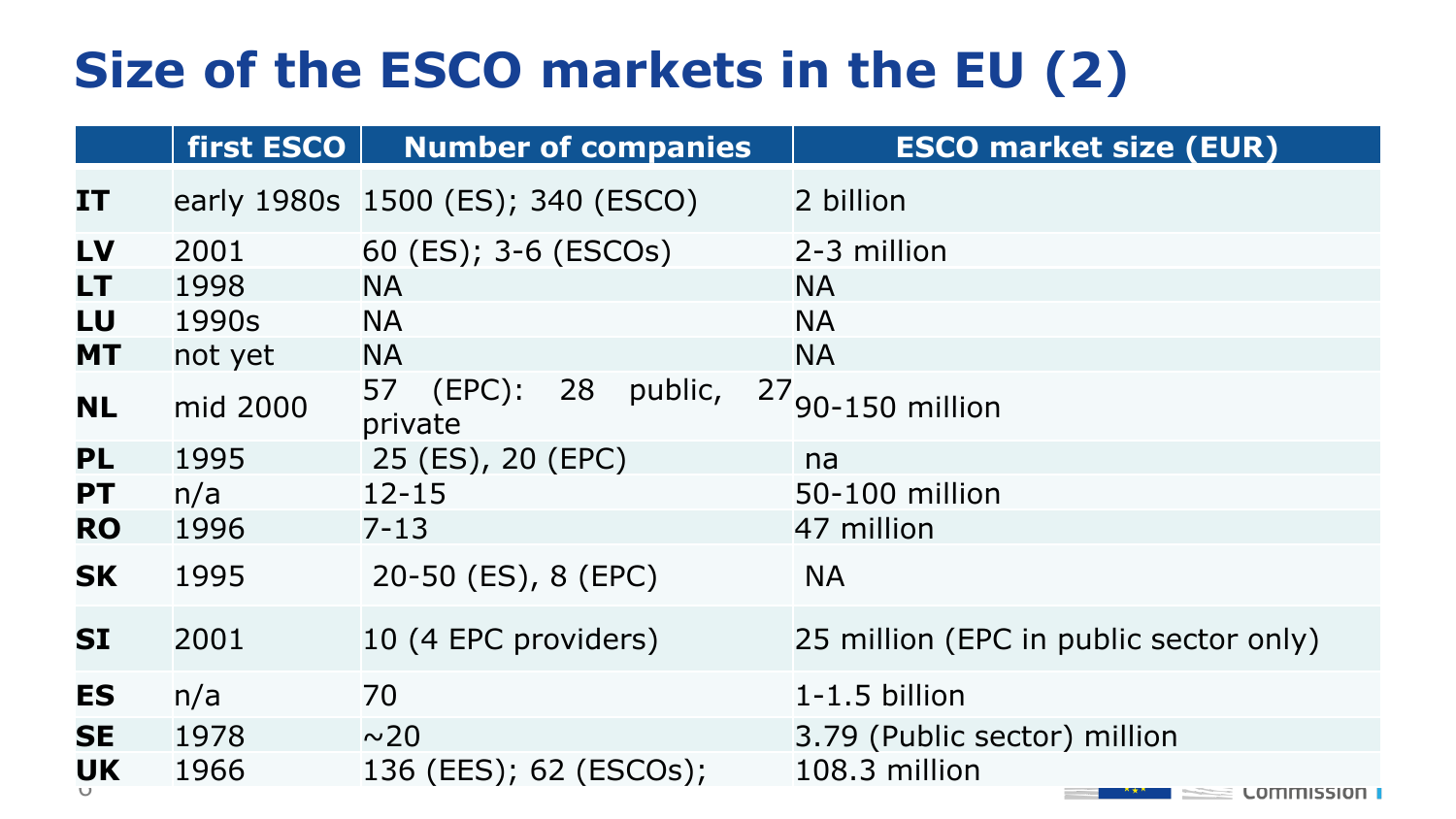# **Key barriers (1)**

#### *Lack of trust from the (potential) client*

inhomogeneous ESCO offers in the market, lack of competition, lack of experience of clients, ESCOs and financial institutions, absence of credible and visible reference cases with a clear client focus, unclear definitions and failed contracts, and unstandardized measurements and verifications

• **Austria, Belgium, Estonia, Finland, France, Hungary, Lithuania, Poland, Portugal, Slovakia, Slovenia, Sweden and UK**

#### *Information and awareness*

Absence of best practice examples and their positive impact, lack of knowledge among potential clients regarding the economic potential of energy savings continues to impede the uptake of energy contracting projects, lack of knowledge and awareness

• **Austria, Estonia, Lithuania, Spain and Sweden.** 

#### *Inexperience of actors*

Lack of technical knowledge, handling of technical risks, lack of experience in procurement

```
7
• Austria, Lithuania, Greece and Ireland.
```
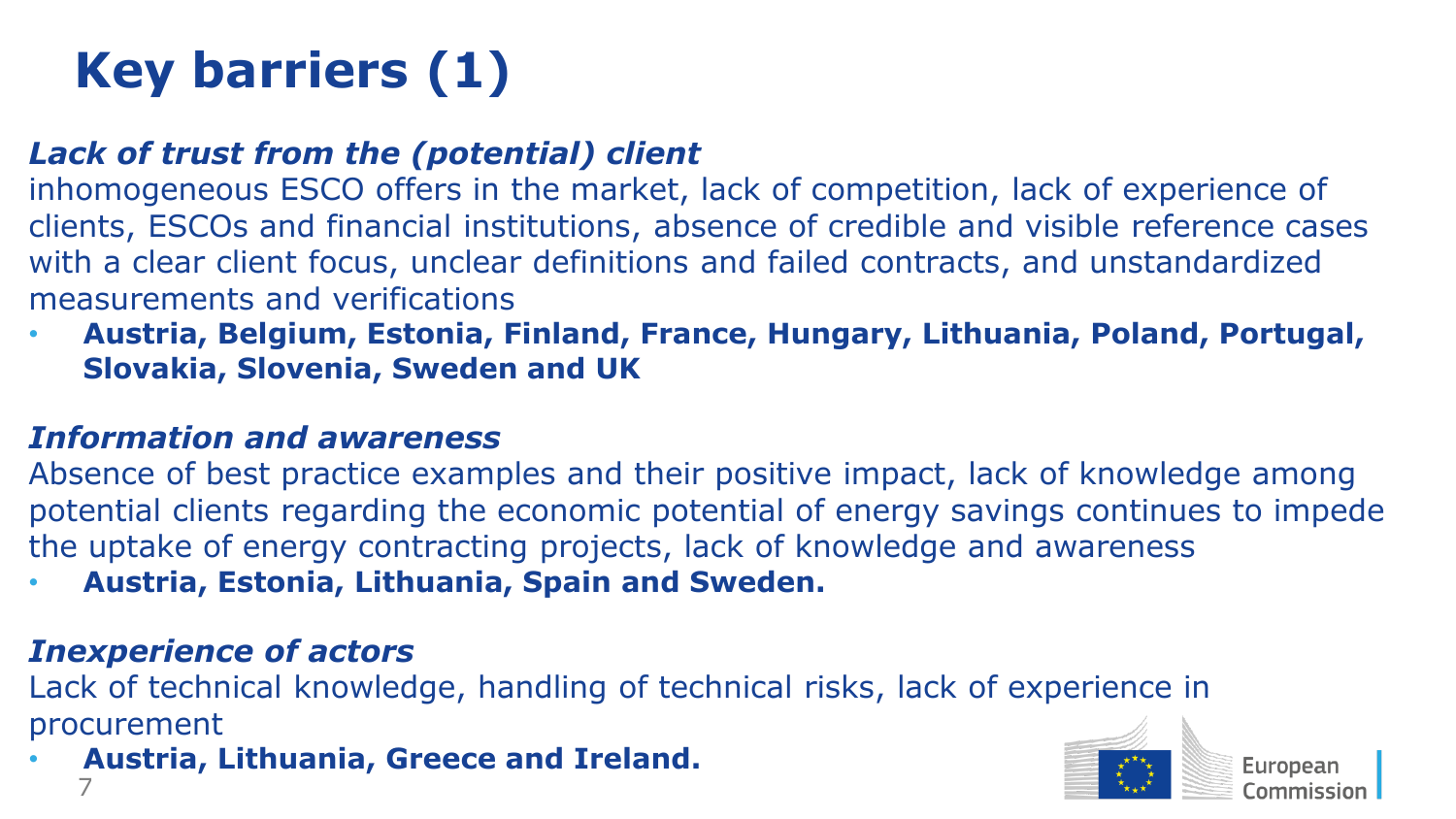# **Key barriers (2)**

#### *Ambiguities in the legislative framework*

Remaining lack of regulation on the ESCO services (infrastructure vs. service), on-balance sheet vs. off-balance sheet solutions

• **Bulgaria, Estonia, Latvia, Lithuania, the Netherlands, Poland and Romania.** 

Lack of financial support or incompatibility with the existing support schemes (competition)

• **Bulgaria, Croatia, Greece, Ireland, Italy and Latvia.** 

Unclarity on application of new Eurostat rules was identified as a barrier:

• **Belgium.** 

#### *Market and external*

High transaction costs due to small size of projects

• **Estonia, Finland, France, Germany, the Netherlands, Portugal.**

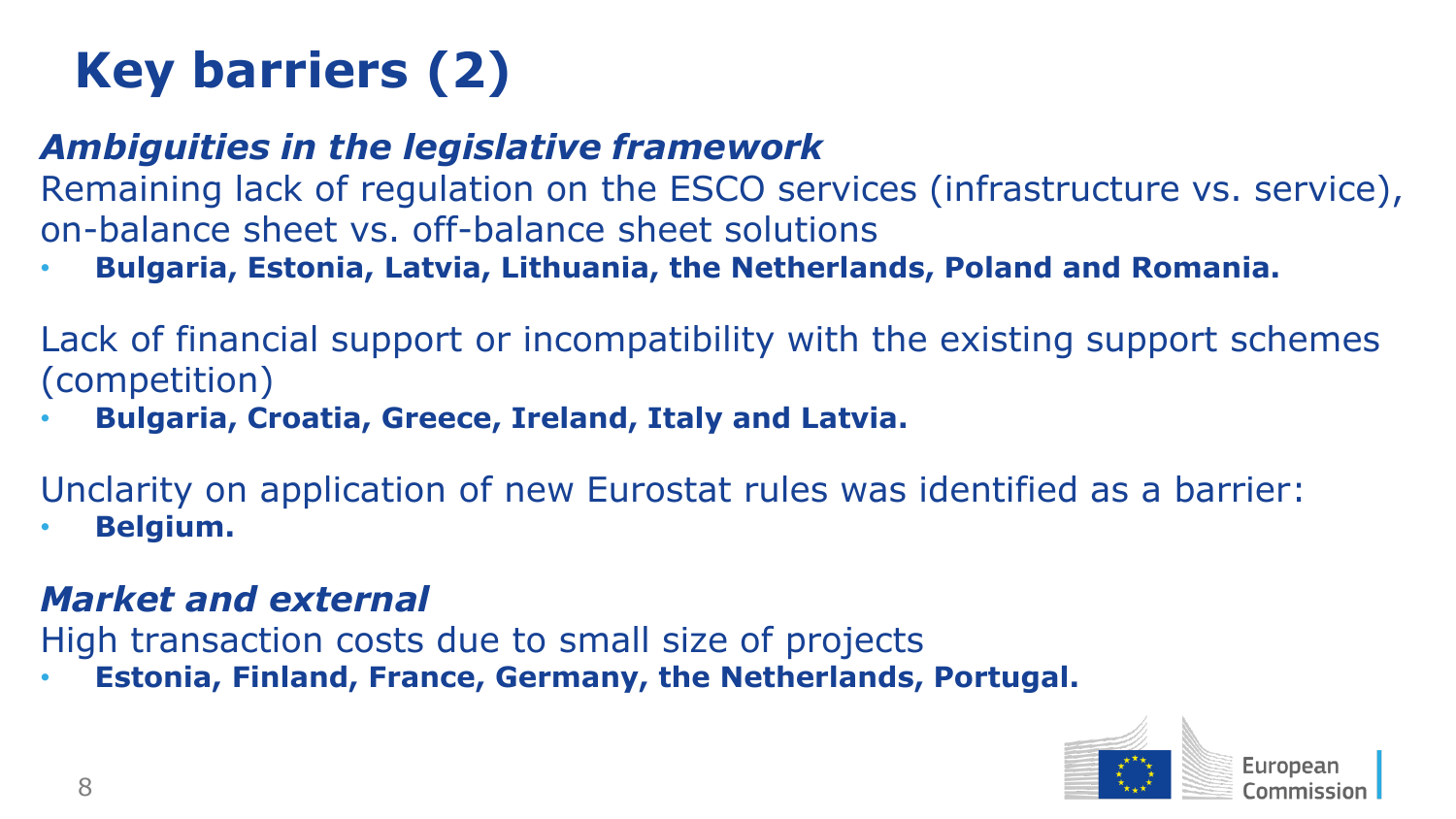# **Selected drivers**

- 3% of public building renovation (EED Art. 5) in combination with Energy Efficiency Fund: Lithuania, Cyprus, Bulgaria, Croatia, Italy
- Grants (e.g. EIB ELENA, Energy Efficiency Fund): Croatia, Czech Republic, Germany
- ESCO associations play an important role (as facilitators or market intermediaries): Belgium, Czech Republic and
- Information instruments (such as information campaigns, best practice examples): Czech Republic, Denmark
- Role of municipalities: in Denmark, for example, many municipalities have made use the energy services to promote energy efficiency and energy savings, primarily in connection with the energy optimization of the municipalities' existing buildings.
- White certificates: Italy, Poland. In Italy, as example, the significant revenue increase for the ESCO market is due to the legislative reform that took place in 2012 concerning white certificates when extra savings started being attributed as a premium for large energy efficiency projects implemented at industrial sites.
- Procurement framework: Spain, UK. In the UK, for example, the market for energy performance contracts is most developed in the public sector, in part driven by procurement frameworks for energy performance contracts.

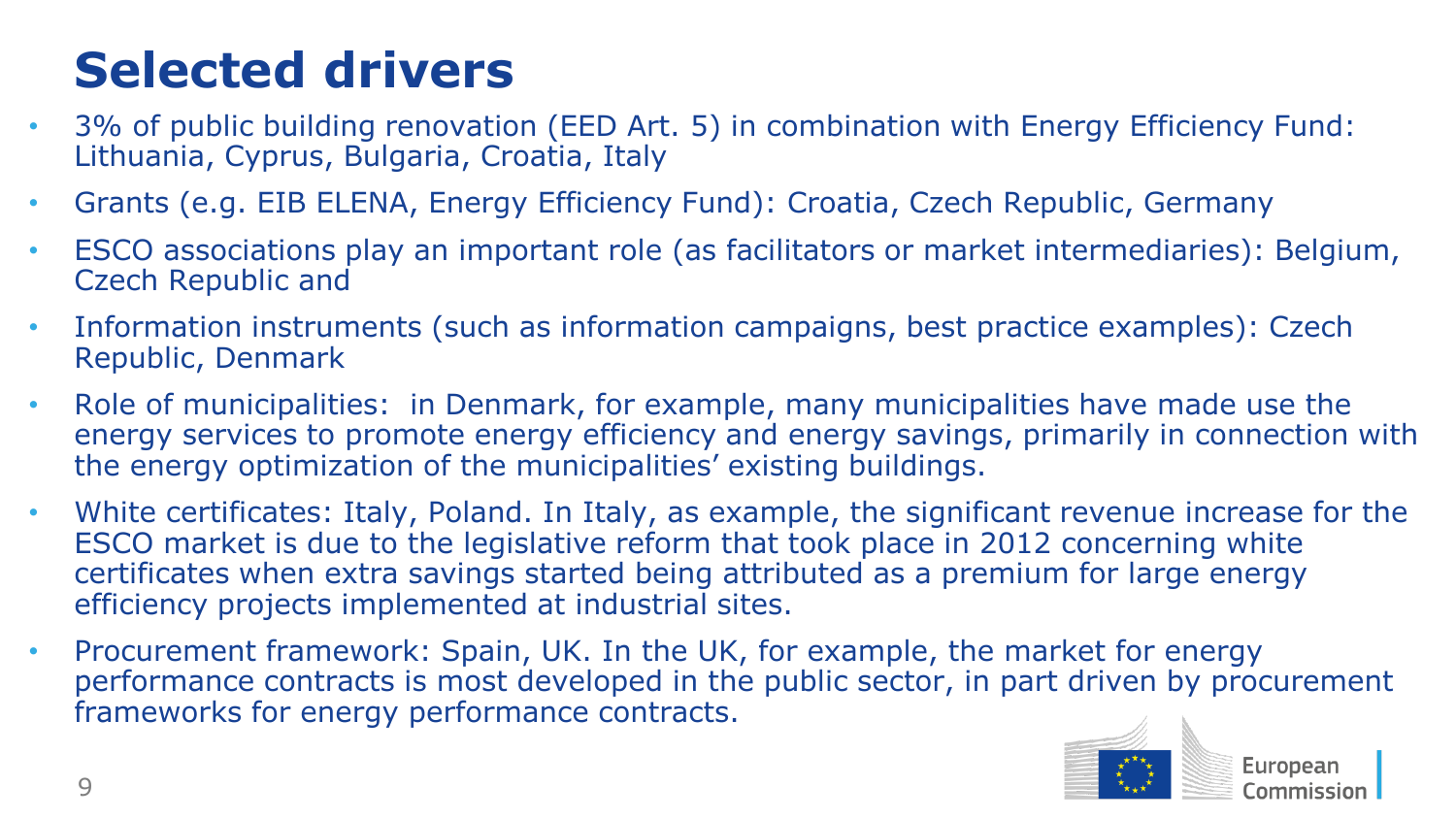# **Implementation of Art. 18 related to ESCOs (1)**

| country               | on available energy<br>guaranteed energy<br>Disseminating info<br>service contracts<br>which provide<br>savings | Disseminating info<br>support EE service<br>instruments to<br>on financial<br>tierre | quality labels for<br>Encouraging the<br>development of<br><b>ESCOs or their</b><br>services | contracts for EPC<br>Providing model | information on best<br>practices energy<br>performance<br>contracting<br>Providing | future development<br>information about<br>services market<br>the current and<br>of the energy<br>Providing | regulatory and non-<br>other ESCO services<br>regulatory barriers<br>uptake of EPC and<br>that impede the<br>Remove the | market development<br>facilitators, one-stop<br>independent market<br>shops) to play a role<br>EPC or procurement<br>intermediaries (e.g.<br>in stimulating<br>Enabling |                                             |
|-----------------------|-----------------------------------------------------------------------------------------------------------------|--------------------------------------------------------------------------------------|----------------------------------------------------------------------------------------------|--------------------------------------|------------------------------------------------------------------------------------|-------------------------------------------------------------------------------------------------------------|-------------------------------------------------------------------------------------------------------------------------|-------------------------------------------------------------------------------------------------------------------------------------------------------------------------|---------------------------------------------|
| <b>Austria</b>        | $(+)$                                                                                                           |                                                                                      | $\ddot{}$                                                                                    | $\ddot{}$                            | $\ddot{}$                                                                          | $(+)$                                                                                                       |                                                                                                                         |                                                                                                                                                                         |                                             |
| <b>Belgium</b>        | $\begin{array}{c} + \end{array}$                                                                                | $\overline{+}$                                                                       | $(+)$                                                                                        | $(+)$                                | $\ddot{}$                                                                          |                                                                                                             |                                                                                                                         | $\ddot{}$                                                                                                                                                               |                                             |
| <b>Bulgaria</b>       | $\begin{array}{c} + \end{array}$                                                                                | $+$                                                                                  |                                                                                              |                                      |                                                                                    |                                                                                                             |                                                                                                                         |                                                                                                                                                                         |                                             |
| Croatia               | $(+)$                                                                                                           | $(+)$                                                                                | $\ddot{}$                                                                                    | $(+)$                                | $(+)$                                                                              | $\mathrm{+}$                                                                                                | $(+)$                                                                                                                   | $^{+}$                                                                                                                                                                  |                                             |
| <b>Cyprus</b>         | $(+)$                                                                                                           | $(+)$                                                                                |                                                                                              | $+$                                  |                                                                                    |                                                                                                             | $(+)$                                                                                                                   | $\! + \!$                                                                                                                                                               | (+) = implemented with questions on success |
| <b>Czech Republic</b> | $\overline{+}$                                                                                                  | $\ddot{}$                                                                            |                                                                                              | $+$                                  | $\overline{+}$                                                                     | $(+)$                                                                                                       |                                                                                                                         | $\begin{array}{c} + \end{array}$                                                                                                                                        |                                             |
| <b>Finland</b>        | $(+)$                                                                                                           | $(+)$                                                                                | $\overline{+}$                                                                               | $(+)$                                | $(+)$                                                                              | $(+)$                                                                                                       | $(+)$                                                                                                                   | $(+)$                                                                                                                                                                   |                                             |
| <b>France</b>         | $\begin{array}{c} + \end{array}$                                                                                | $(+)$                                                                                |                                                                                              | $\ddot{}$                            | $+$                                                                                | $(+)$                                                                                                       | $(+)$                                                                                                                   | $^{(+)}$                                                                                                                                                                |                                             |
| Germany               | $\overline{+}$                                                                                                  | $+$                                                                                  | $(+)$                                                                                        | $+$                                  | $(+)$                                                                              | $+$                                                                                                         | $(+)$                                                                                                                   | $\qquad \qquad +$                                                                                                                                                       | + = implemented successfully                |
| Greece                | $(+)$                                                                                                           | $(+)$                                                                                | $(+)$                                                                                        | $\ddot{}$                            | $(+)$                                                                              | $(+)$                                                                                                       | $(+)$                                                                                                                   | $(+)$                                                                                                                                                                   | Note: no data for all MSS                   |
| Hungary               |                                                                                                                 |                                                                                      |                                                                                              |                                      |                                                                                    |                                                                                                             |                                                                                                                         |                                                                                                                                                                         |                                             |
| Ireland               | $(+)$                                                                                                           | $(+)$                                                                                |                                                                                              | $(+)$                                | $(+)$                                                                              | $(+)$                                                                                                       | $(+)$                                                                                                                   | $(+)$                                                                                                                                                                   |                                             |
| Italy                 | $(+)$                                                                                                           | $(+)$                                                                                |                                                                                              | $(+)$                                | $(+)$                                                                              |                                                                                                             | $(+)$                                                                                                                   |                                                                                                                                                                         |                                             |
| <b>Netherlands</b>    | $\begin{array}{c} + \end{array}$                                                                                | $+$                                                                                  |                                                                                              | $(+)$                                | $\ddot{}$                                                                          | $(+)$                                                                                                       |                                                                                                                         | $\ddot{}$                                                                                                                                                               |                                             |
| Poland                | $\qquad \qquad +$                                                                                               | $(+)$                                                                                |                                                                                              |                                      | $(+)$                                                                              | $+$                                                                                                         |                                                                                                                         |                                                                                                                                                                         |                                             |
| Portugal              |                                                                                                                 | $(+)$                                                                                | $(+)$                                                                                        | $(+)$                                |                                                                                    |                                                                                                             |                                                                                                                         |                                                                                                                                                                         |                                             |
| Romania               | $^{+}$                                                                                                          | $(+)$                                                                                |                                                                                              |                                      | $(+)$                                                                              | $^{(+)}$                                                                                                    |                                                                                                                         |                                                                                                                                                                         |                                             |
| Slovenia              | $\begin{array}{c} + \end{array}$                                                                                | $\overline{+}$                                                                       | $(+)$                                                                                        | $\ddot{}$                            | $\ddot{}$                                                                          | $(+)$                                                                                                       | $\qquad \qquad +$                                                                                                       | $(+)$                                                                                                                                                                   |                                             |
| <b>Spain</b>          | $\overline{+}$                                                                                                  | $(+)$                                                                                | $\begin{array}{c} + \end{array}$                                                             | $^{+}$                               | $\ddot{}$                                                                          | $(+)$                                                                                                       | $\ddot{}$                                                                                                               | $(+)$                                                                                                                                                                   |                                             |
| Sweden                | $(+)$                                                                                                           |                                                                                      | $(+)$                                                                                        | $(+)$                                | $^{(+)}$                                                                           | $(+)$                                                                                                       | $(+)$                                                                                                                   | $^{(+)}$                                                                                                                                                                | iion                                        |
| <b>United Kingdom</b> | $(+)$                                                                                                           | $(+)$                                                                                |                                                                                              | $\ddot{}$                            | $(+)$                                                                              | $(+)$                                                                                                       |                                                                                                                         | $\ddot{}$                                                                                                                                                               |                                             |

Note: no data for all MS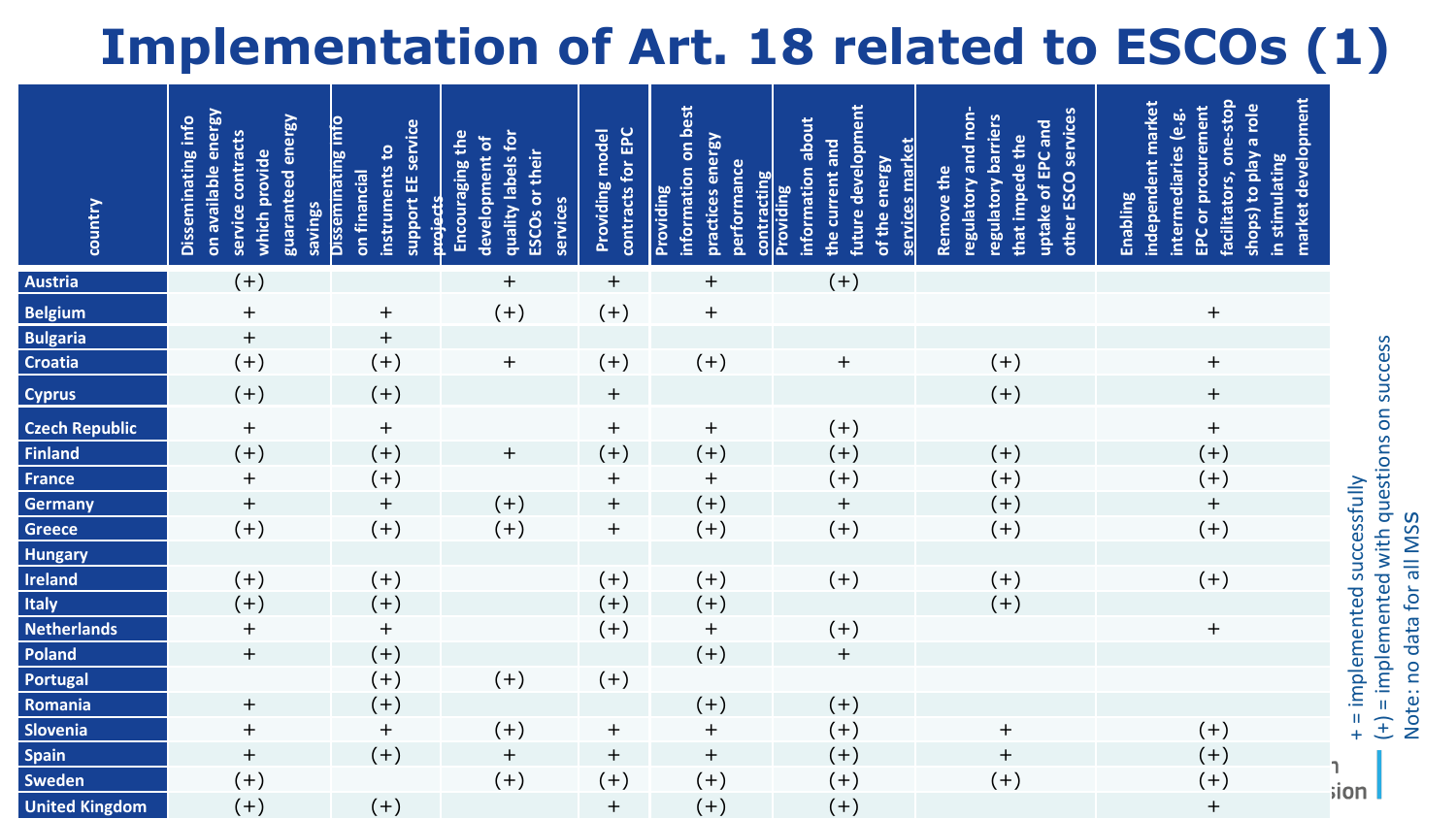# **Implementation of Art. 18 related to ESCOs (2)**

- Implementation is very patchy. There are large number of provisions that are not (yet) transferred in MSs;
- Almost all MS have evaluated at least one provision as successful, except for Greece, Croatia, Hungary, Ireland, Italy;
- Information provision is typically done bottom-up, mostly by the ESCOs themselves, or by intermediaries where these exits. Furthermore, international projects are common to organise such activities and trainings;
- Information dissemination is reported as successful in Austria\*, Belgium, Czech Republic, France, Germany, the Netherlands, Poland, Slovenia, Spain.
- For example, a successful EPC dissemination project was reported in Flemish Brabant;
- In Austria information dissemination is not done at national level, but by intermediaries and companies. \* Respondents in Austria report very different experience, probably due to different territorial successes
- 11 • Dissemination by companies is very common, especially in small and emerging markets (Hungary, Croatia, Portugal, etc.)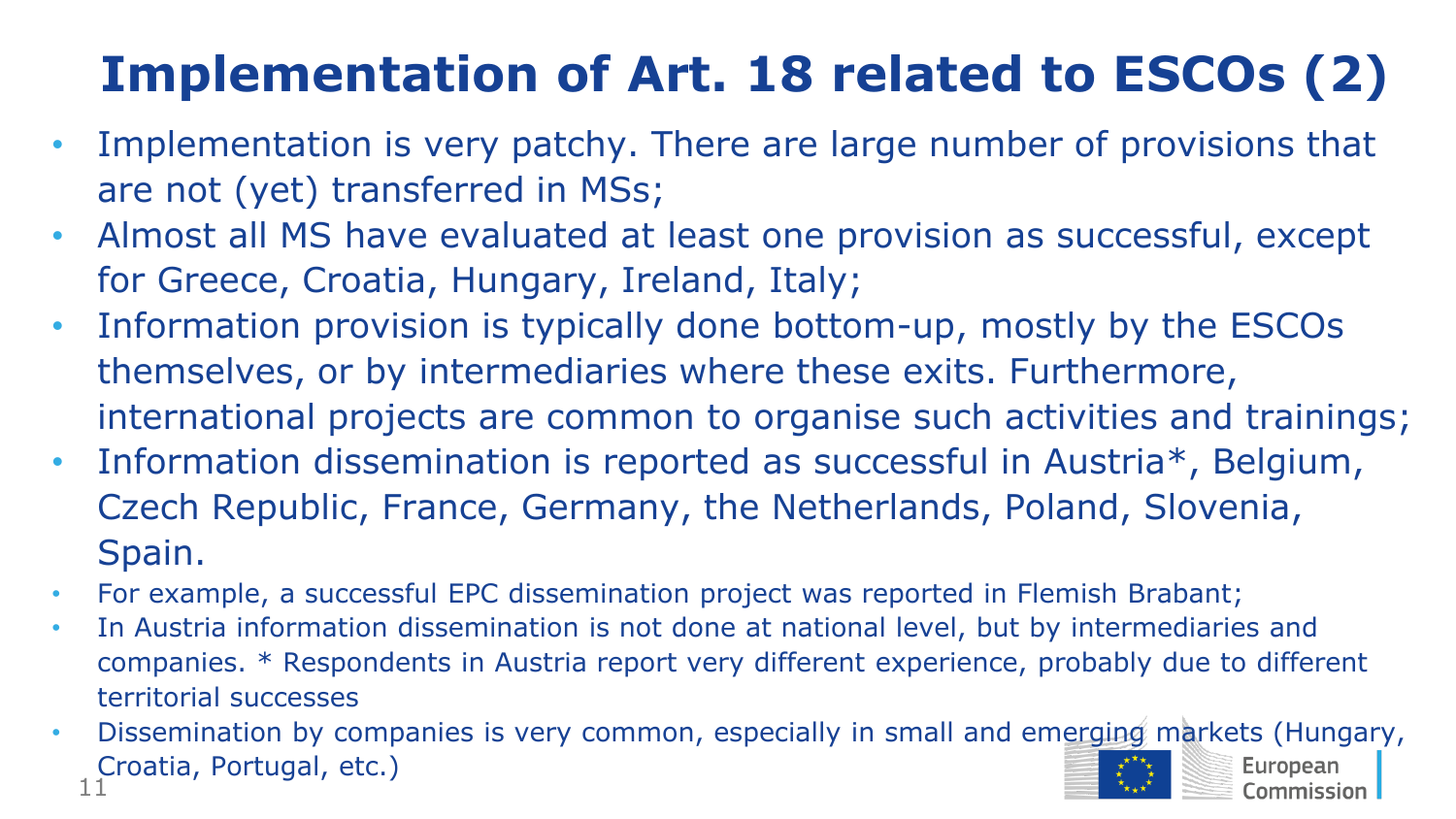# **Implementation of Art. 18 related to ESCOs (3)**

- Information on financial instruments is successful in Bulgaria, Belgium, Czech Republic, Germany, the Netherlands, Slovenia.
- Information on best practices is successful is Austria, Belgium, Czech Republic, France, the Netherlands, Spain and Slovenia.
- Provision of information about current ESCO market and future expectations is considered successful by market actors in Croatia, Germany and Poland.

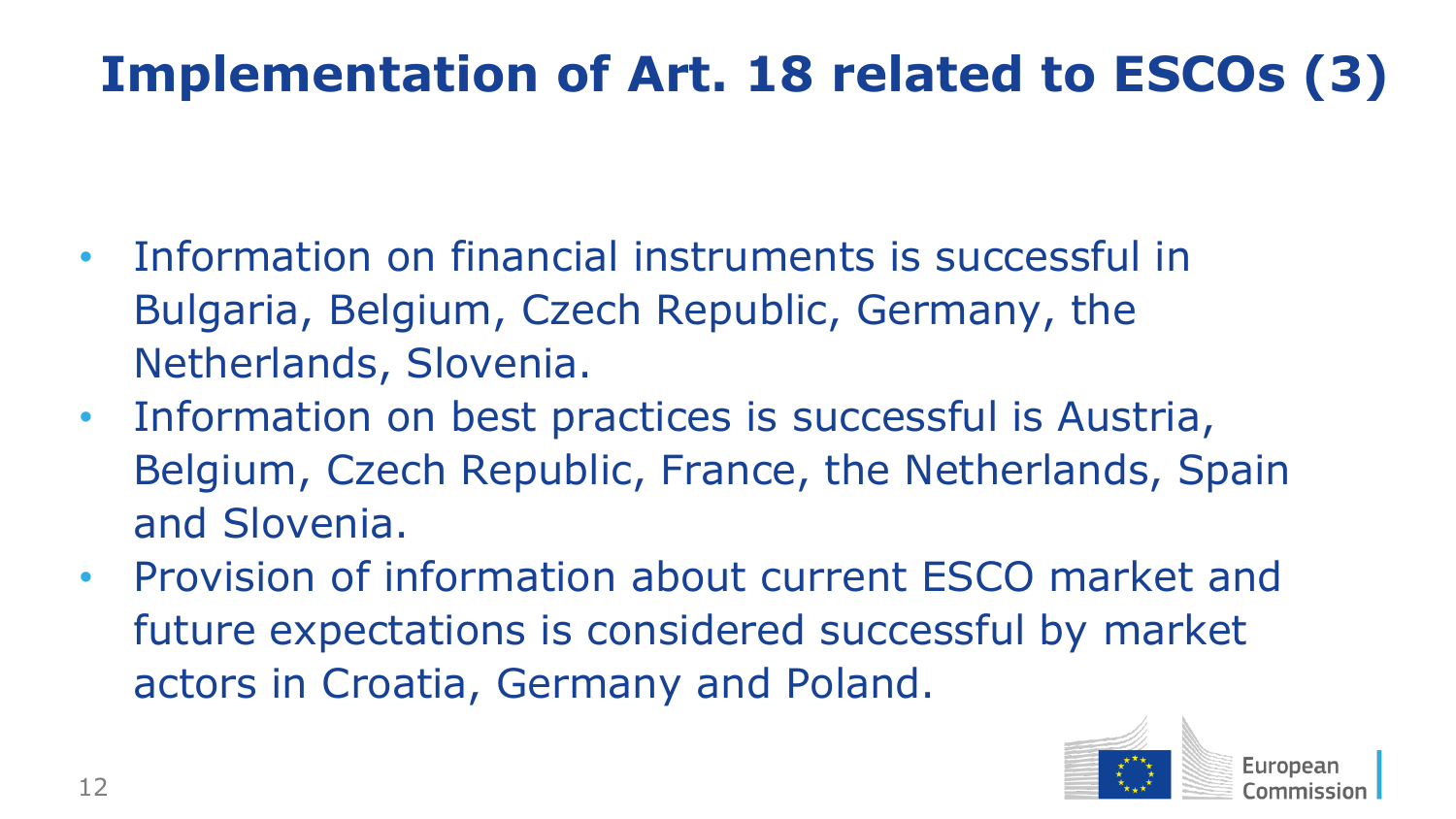# **Implementation of Art. 18 related to ESCOs (4)**

- Successful quality labels are available in Austria, Czech Republic, Finland, and Spain.
	- Usually developed markets focus on quality schemes in order to further develop or "clean" the markets.
	- Plans on this are reported by a number of MSs.
	- The Code of Conduct is available and signed in over 20 MSs, which can be considered as a predecedor of a quality scheme.
- Model contracts that are successful are published in Austria, Cyprus, Czech Republic, France, Germany, Greece, Slovenia, Spain and the UK.
	- Recent activity in developed markets has been focused on this development, as well as MSs with emerging markets, such as Cyprus and Greece also considered model contracts among their priorities.
	- Model contracts in Austria were publicly funded.
- Regulatory barriers have been successfully removed in Slovenia and Spain.
- Intermediaries are successfully enabled in Belgium, Croatia, Cyprus, Czech Republic, Germany, the Netherlands, and the UK.
	- The role of the project facilitator is not fully recognised or officially supported in Ireland.European 13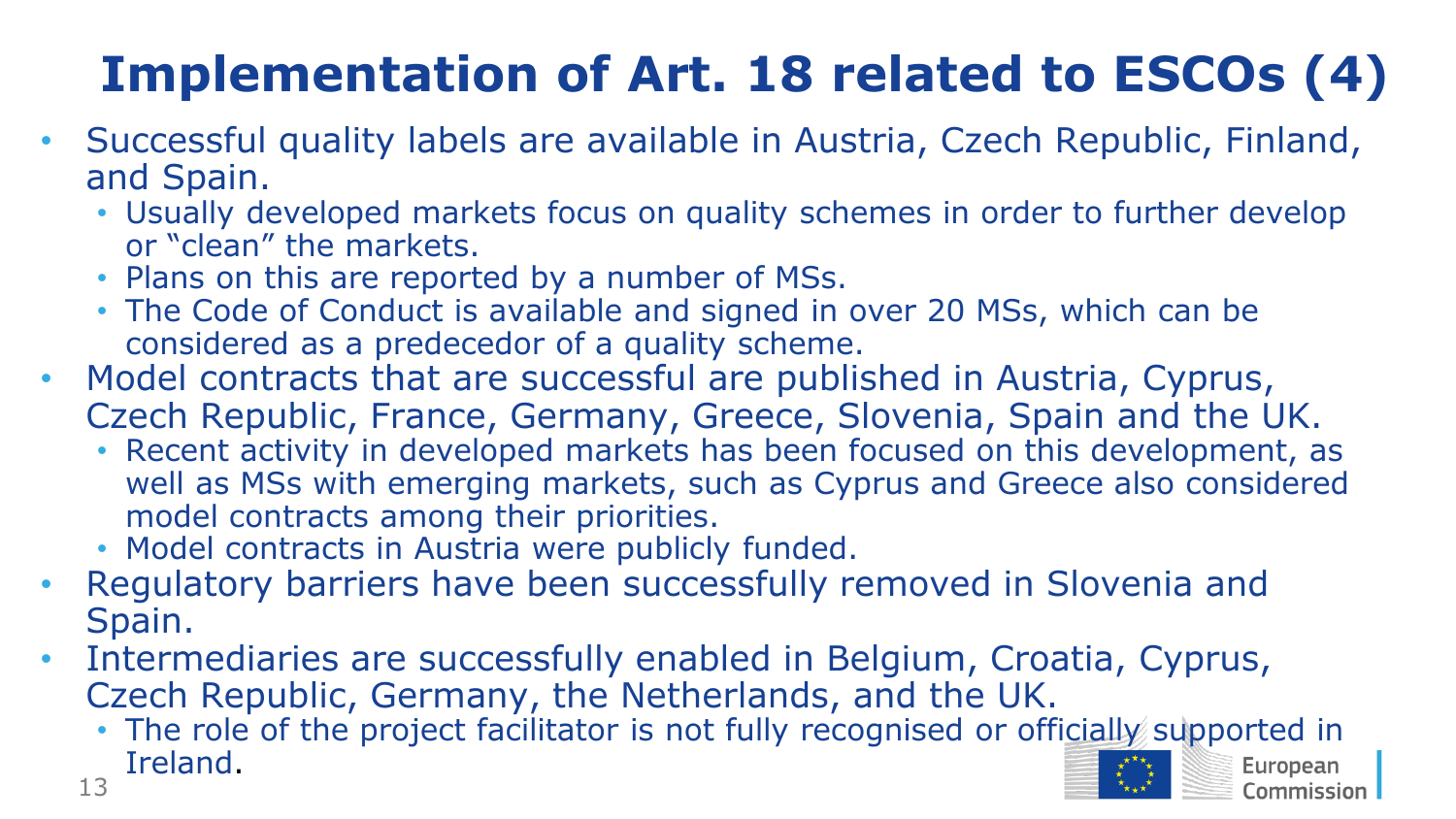# **Germany – market status**

- Well-developed energy services market
- Increased slowly from 2015 to 2018
- Number of all energy consulting, energy contracting : ca. 13,000; 560 ESCOs, 138 EPC providers
	- municipal- or other energy companies: 60%
	- contracting businesses: 16%
	- energy consulting/engineering: 11%
	- manufacturing/technical facility suppliers: 3%
	- other providers (real-estate companies and facility managers, energy agencies and certifiers): 11%
- Market volume of energy services (energy advice, energy contracting and energy management services): ca. EUR 9 billion (2016)\*
- Energy supply contracting: 75%; EPCs: 25% (growth); most common contract: is EPC with shared savings
- Clients: (1) real-estate sector, (2) public sector, (3) residential

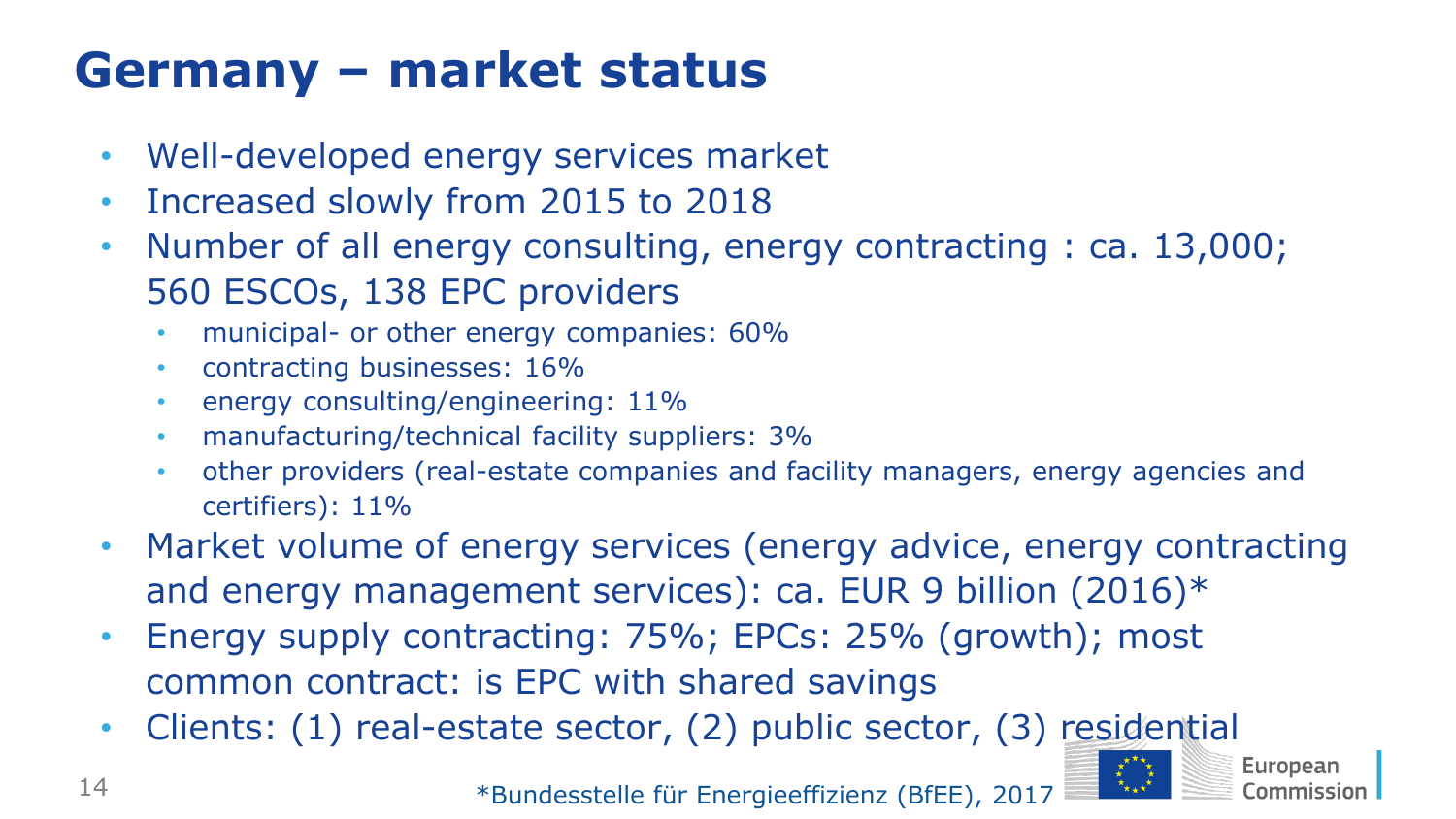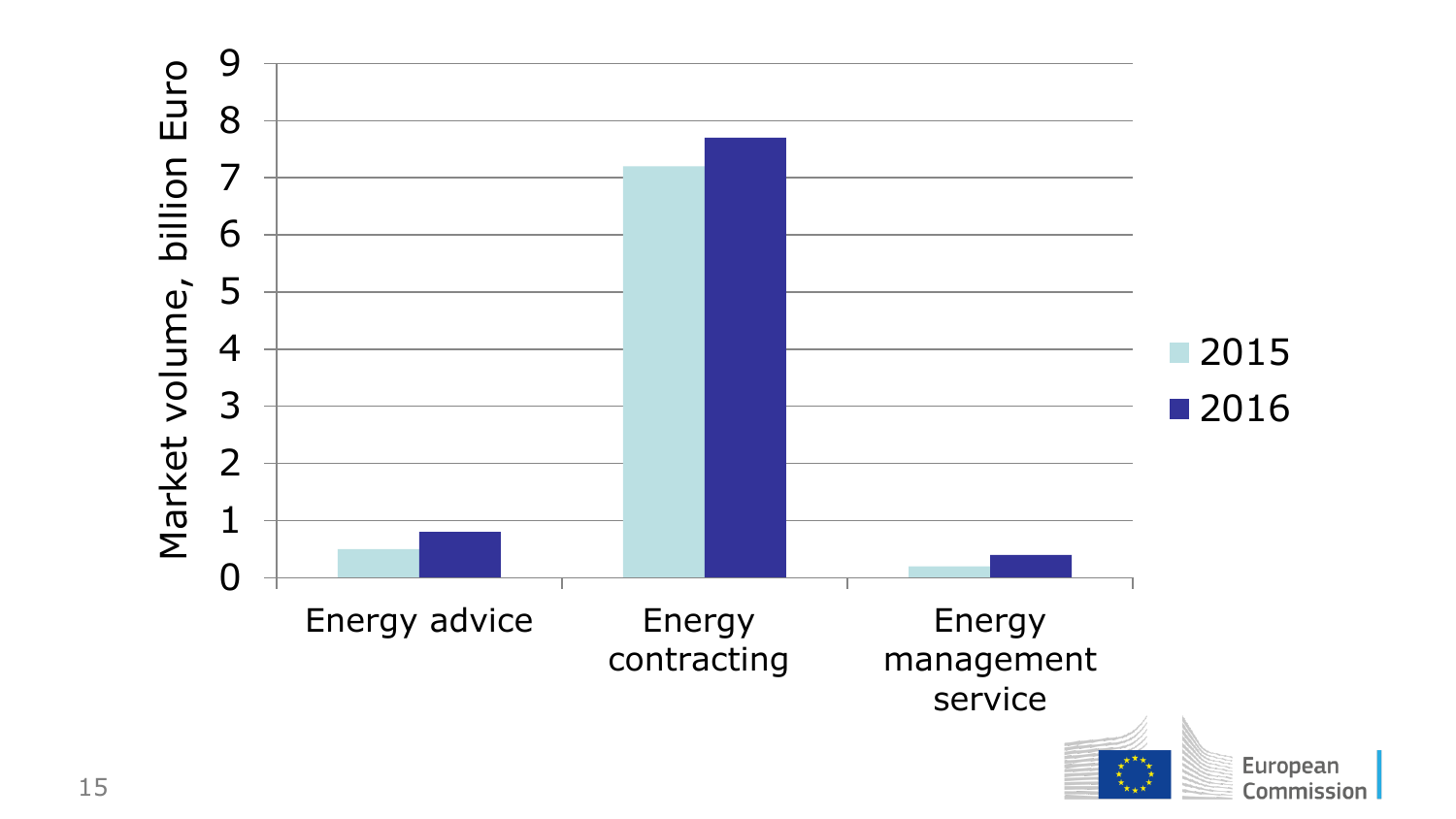# **Germany – key drivers and barriers**

Drivers:

- SMEs expect cost advantages through lower energy costs and electricity tax savings
- environmental and climate protection
- non-SMEs benefit from tax reliefs relating to electricity tax and EEG surcharge when introducing an energy management system (EEG = Renewable Energy Act)
- support programmes:
	- BAFA (Federal Office for Economic Affairs and Export Control) offers subsidies for startups ("Einsparzähler" programme): research co-funding for ESCOs
	- Subsidies for facilitation provided at federal level.
	- EIB ELENA funding has contributed to the development of the market.

#### **Barriers**

- Lack of market transparency
- Opportunistic market: many small start-ups provide business models not matching with the classic energy supply and energy savings performance contracting.
- Complexity of energy conversion: requirements for the energy supply of buildings and communities are becoming more and more complex and can hardly be handled by building owners and users.

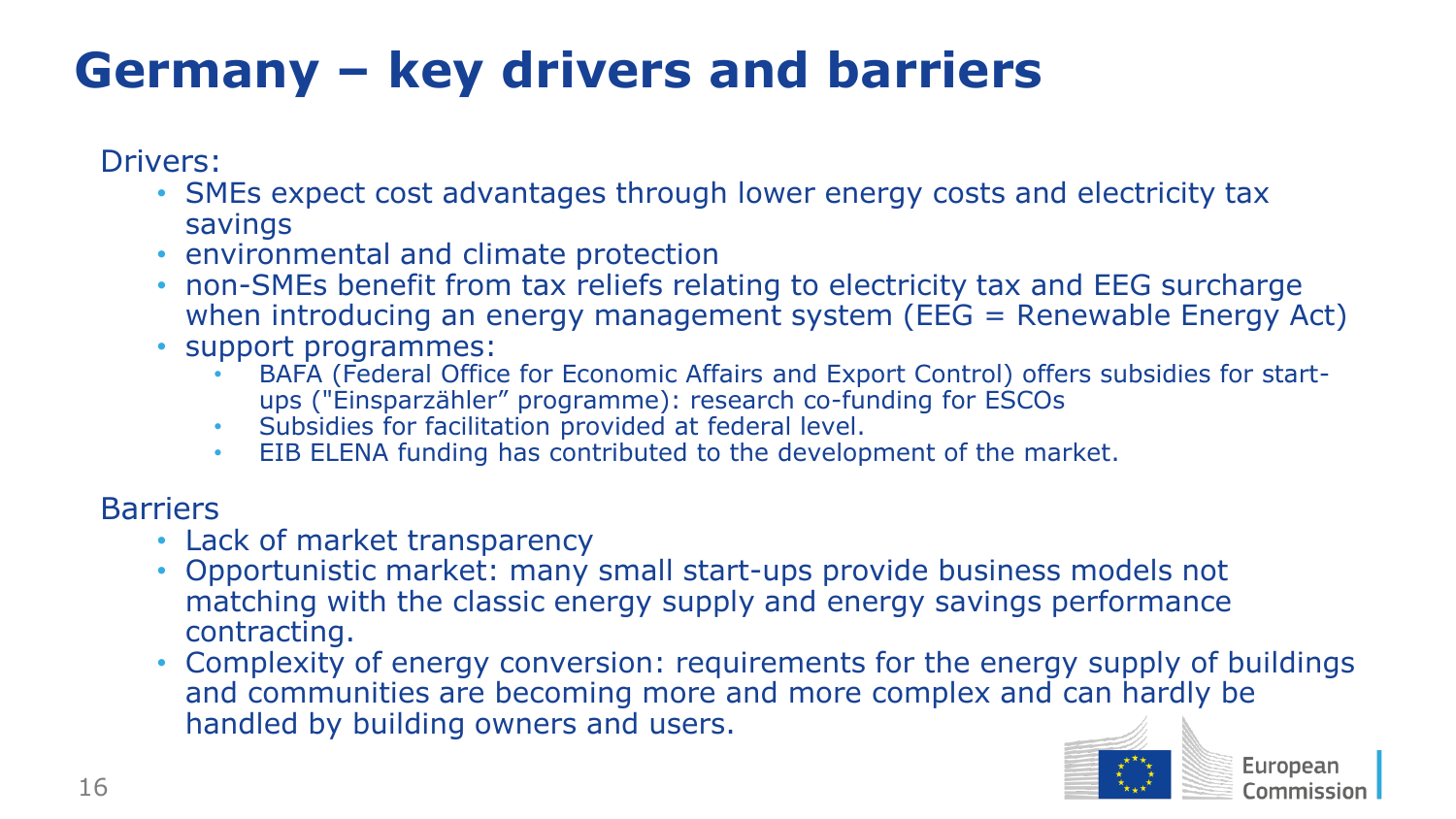### **Germany – Art. 18**

- Energy Efficiency Directive (Art. 18) positive impact on ESCO market according to 70% of respondents
- Other positive regulatory impacts: financial incentive, CoM, white certificates/EEOs, taxation rules/rebates, official certification scheme of energy service providers and procurement rules

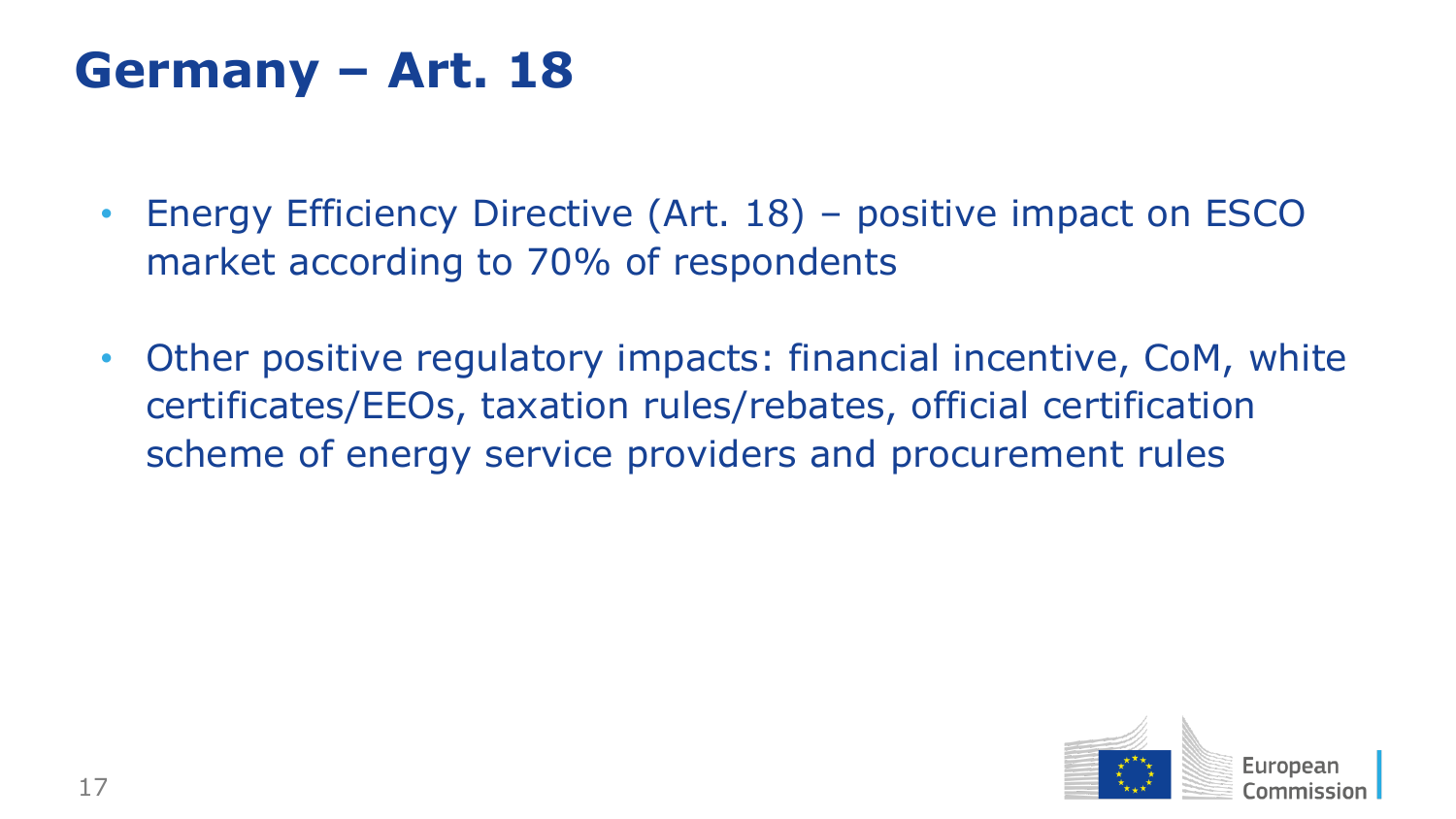## **Germany – recommendations**

- Contracting competence centres on regional or local level
- Financial support for facilitation
- Directive to use contracting in public business
- More stable regulation over time. Potential clients want stable laws for longer time
- Mandatory savings in every contract
- Tax incentives for energy-oriented building renovation (as discussed for a long time already by the federal government)

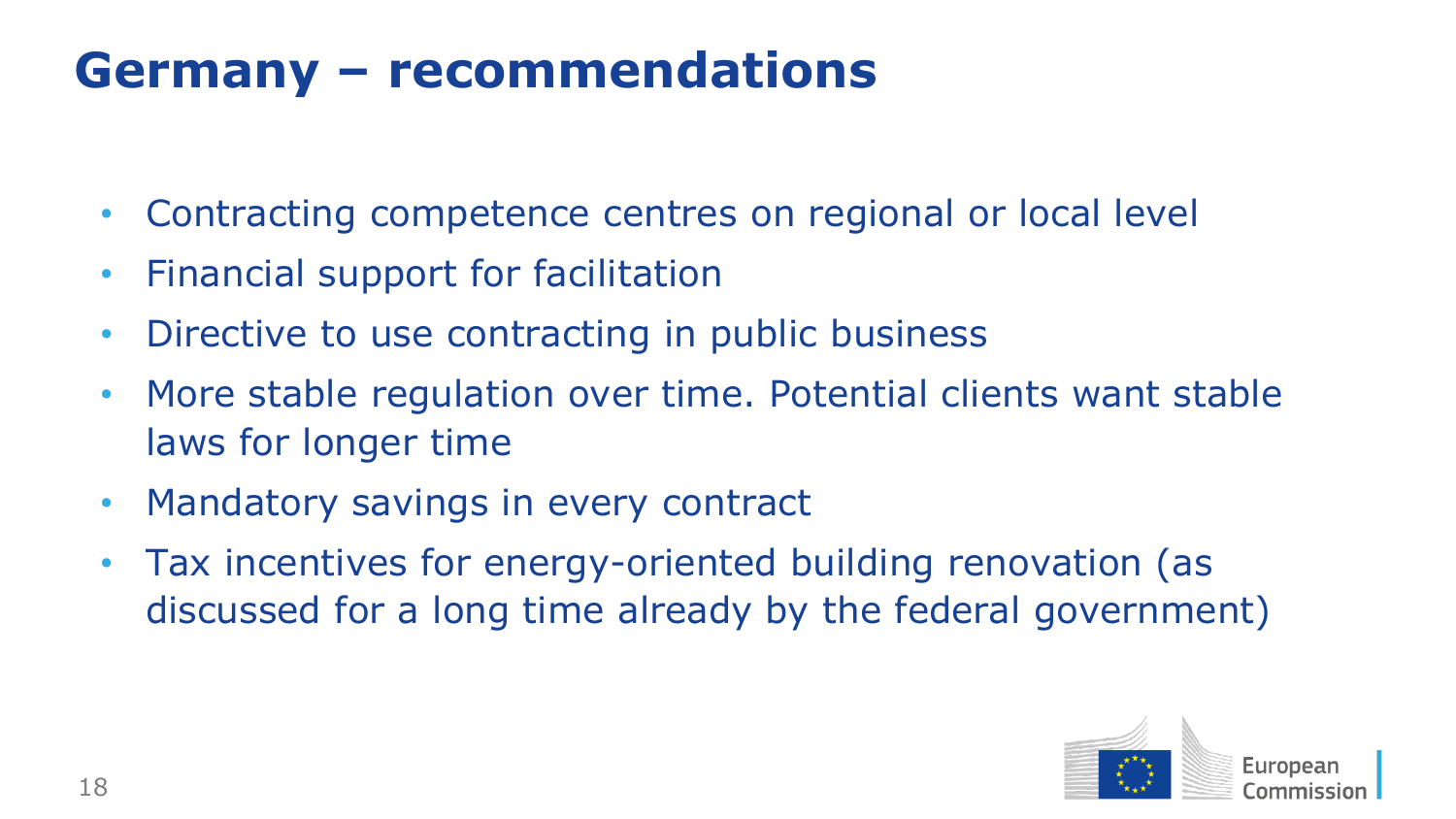# **Finland – market status**

- ESCO market is small, slow increase since 2015;
- 15 ESCOs (listed on Motiva);
	- private national and private international companies;
	- wide range of ESCO service types;
	- Clients: public buildings (schools, kindergardens, universities), offices (e.g. municipalities), private commercial buildings, industry sites, processes; some multi-apartment buildings
- Promotion of energy services is largely done by Motiva
- Tekes (Finnish Funding Agency for Innovation) provides support programmes:
	- Witty City programmes (2013–2017, EUR 100 million)
	- Smart Energy (2017–2021, EUR 200 million)
- Subsidized ESCO projects in Finland: EUR 6,5 million (8 projects)

\*Bundesstelle für Energieeffizienz (BfEE), 20

European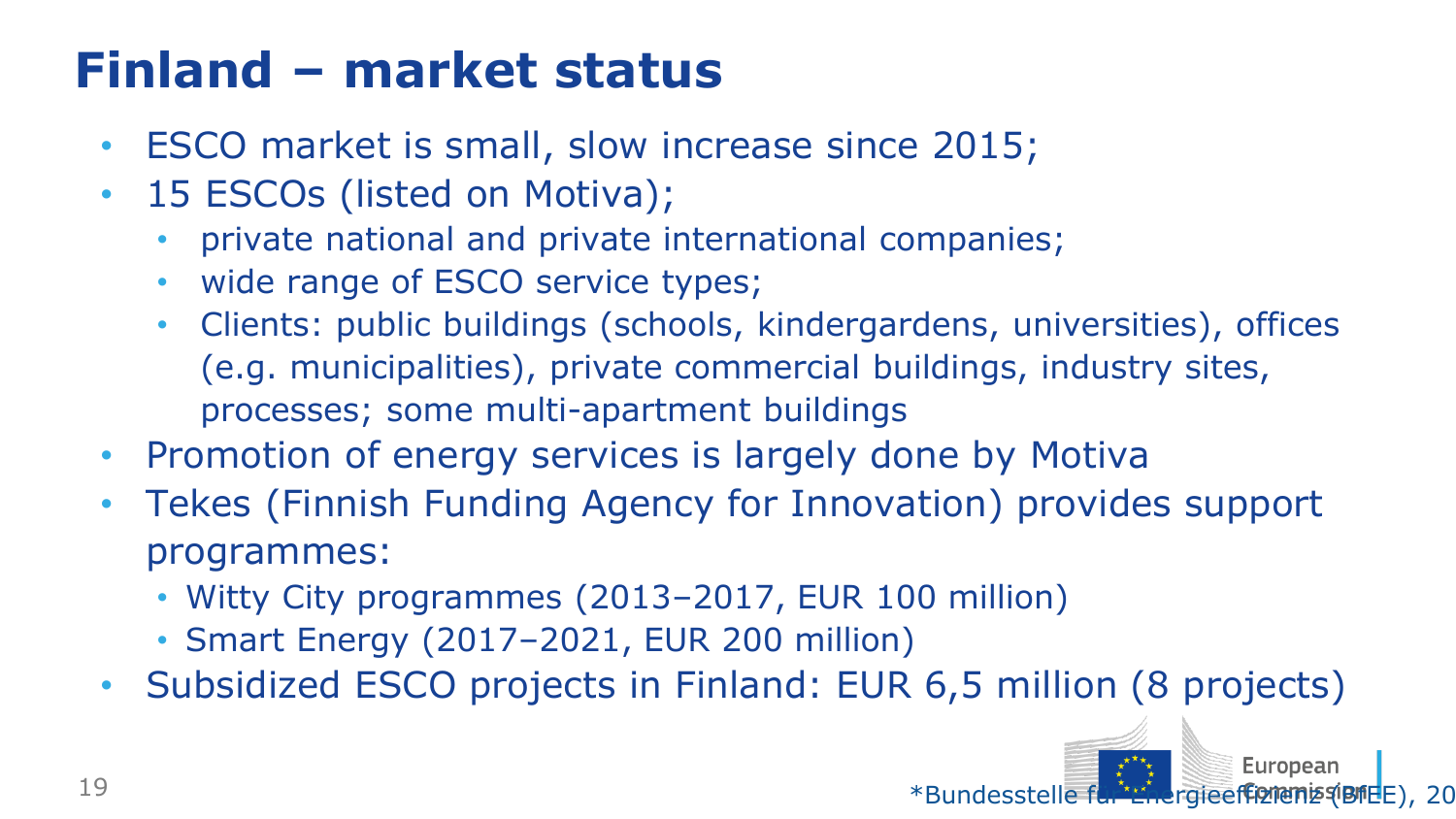# **Finland – key barriers and recommendations**

#### **Barriers**

- small size of projects and high transaction costs;
- lack of trust from the (potential) clients;
- existence of in-house technical expertise, and
- Low experience of actors.

### Recommendation by survey respondents:

• more examples of successful ESCO projects and their disseminations

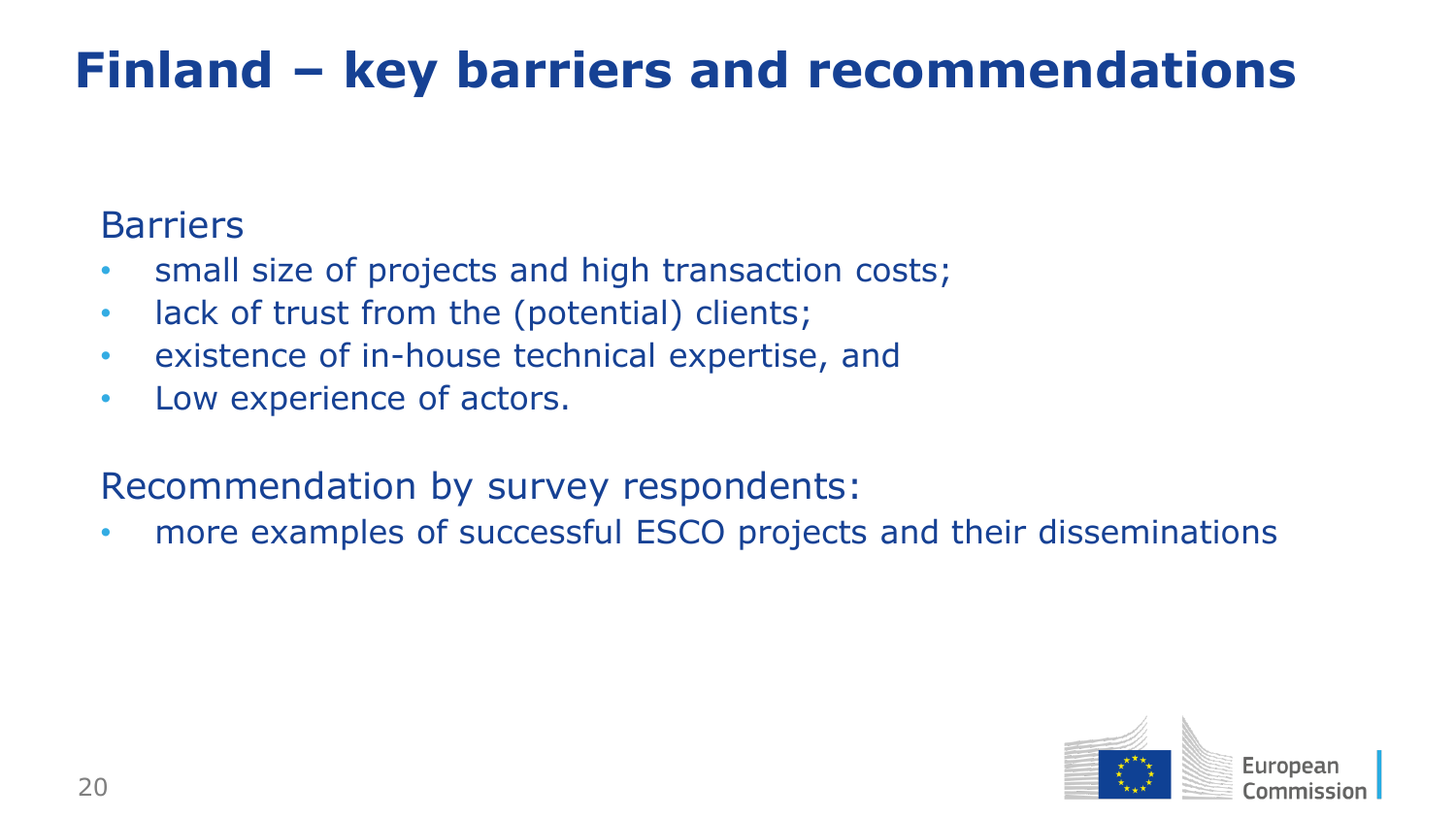## **Netherlands – market status**

- Well-developed energy services market
- Increased slowly from 2015 to 2018;
	- 57 EPC projects: 28 public + 27 private (in 2016);
	- 600 ESCOs
	- ESCO list on the internet: 41 suppliers;
	- EPC Code of Conduct signatories: 40
	- Typical: private national and private international;
	- Clients: (1) public buildings (hospitals, education buildings and offices), (2) commercial office buildings and hotels, (3) public lighting, (4) industry sites and processes, (5) sport accommodations
- Foreseen to grow more rapidly in the coming years;

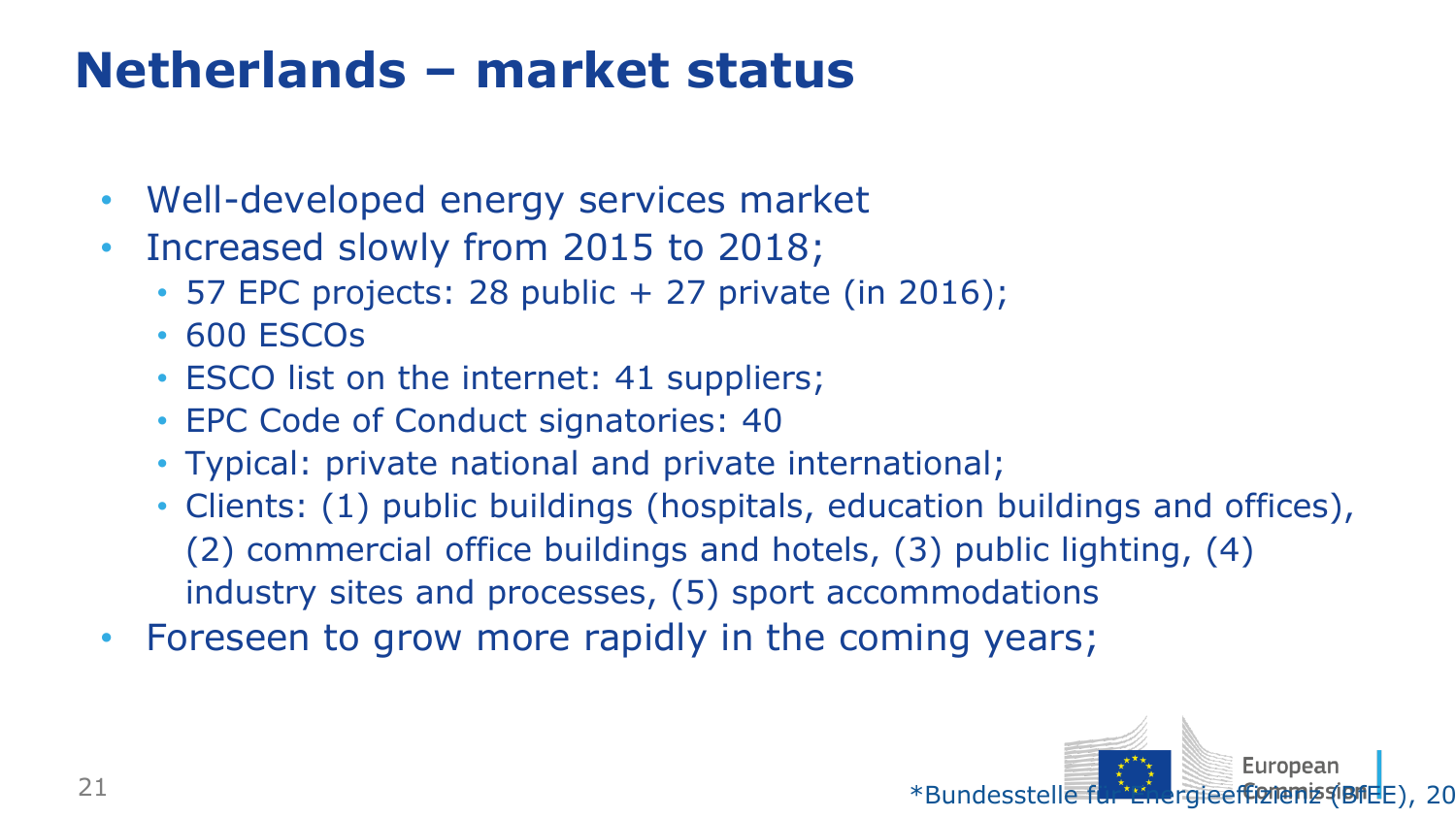# **Netherlands – key drivers and barriers**

Drivers:

- Current and upcoming legislation on energy efficiency measures and energy performance of offices;
- Banks/financial institutions are promoting energy efficiency measures via Real Estate Finance loans
- Cost-profit ratio tendering is gaining preference;
- Promotion and information dissemination by Netherlands Enterprise Agency (NEA);
- Contract template + Awarding of Contracts Guideline + white papers

**Barriers** 

- Lack of knowledge in financial institutions.
- Lack of urgency to energy efficiency in buildings.
- Lack of financial schemes or small subsidies to hire EPC facilitators.

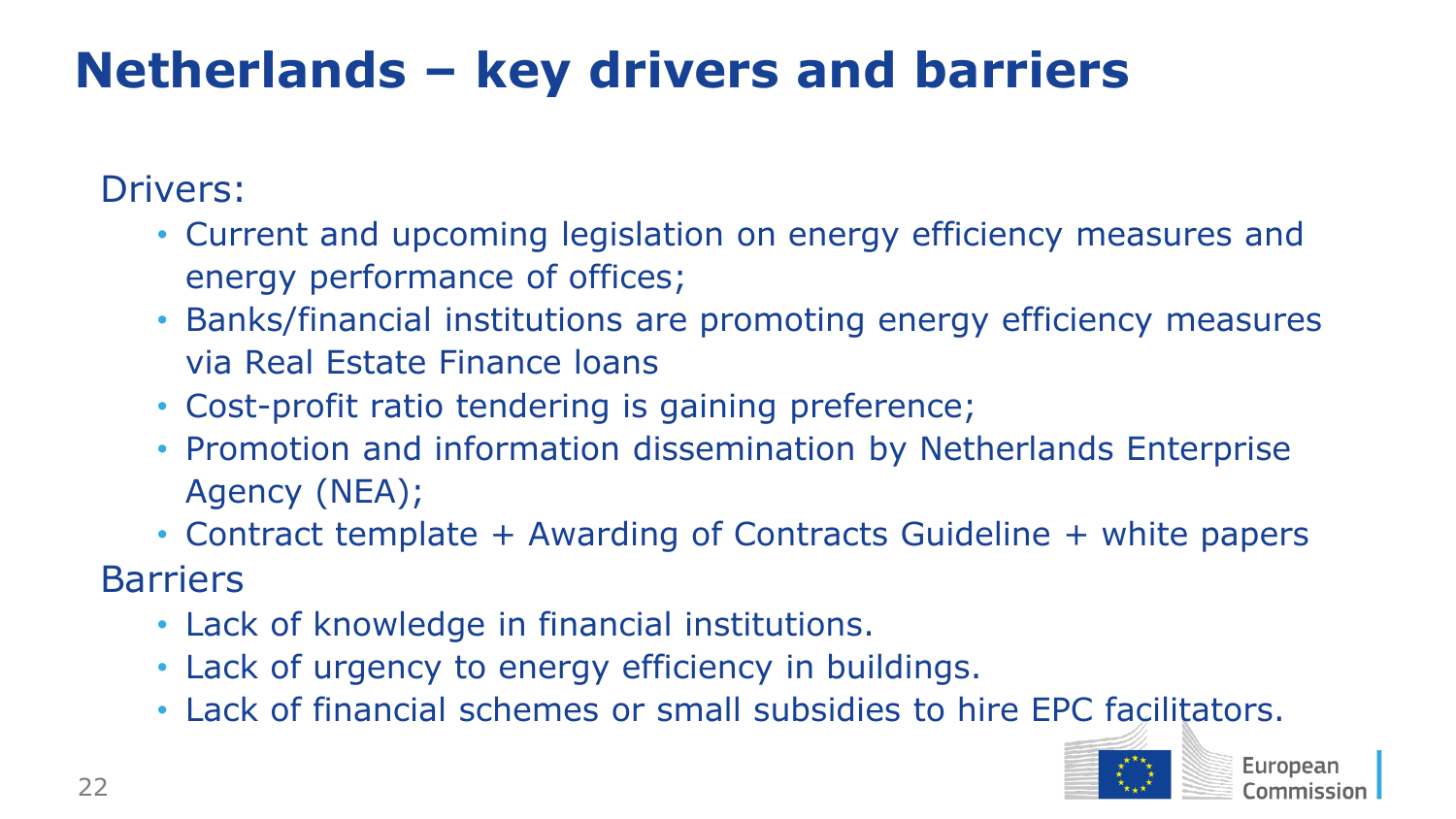## **Netherlands – recommendations**

- Strict legislation including effective enforcement.
- Improve the knowledge in financial institutions.
- Increase the awareness about the urgency and importance about energy efficiency in buildings.
- Create financial schemes or small subsidies to hire EPC facilitators.